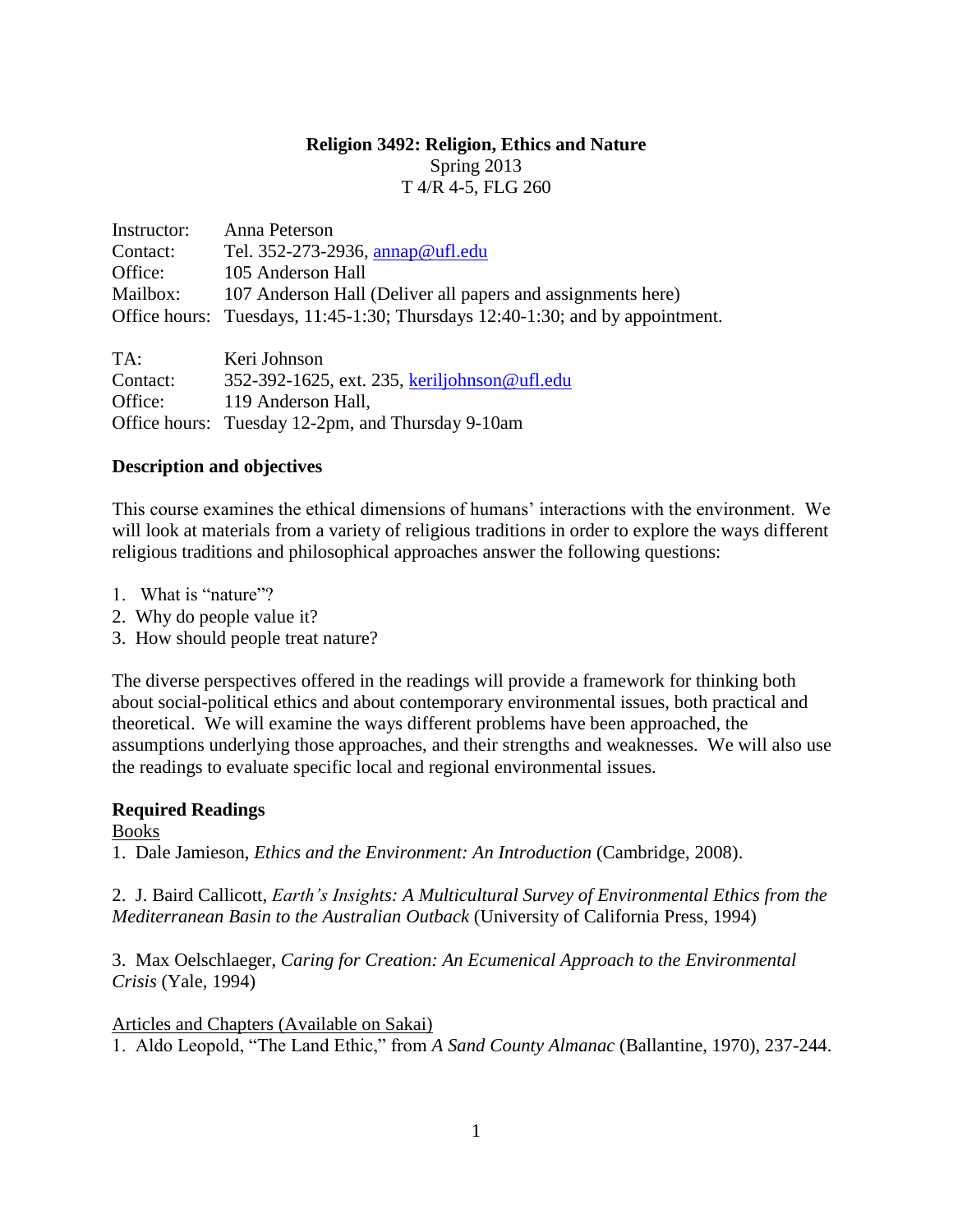2. White, Lynn, Jr. "The Historical Roots of our Ecologic Crisis." *Science* 155 (1967): 1203- 1207.

3. Rita Gross, "Buddhist Resources for Issues of Population, Consumption, and the Environment" in *Buddhism and Ecology*, 291-312.

4. Gary Snyder, "Nets of Beads, Webs of Cells," from *A Place in Space*, 85-93.

5. Joanna Macy, "The Greening of the Self," from *Dharma Gaia*, 53-91.

6. Wendell Berry, "Christianity and the Survival of Creation," from *Sex, Economy, Freedom & Community* (Pantheon, 1993), 93-116

7. Bishops of the Pacific Northwest, "The Columbia River Watershed: Caring for Creation and the Common Good." (http://www.columbiariver.org/main\_pages/Watershed/PDF/english.pdf)

8. Heather Ann Ackley Bean, "Toward an Anabaptist/Mennonite Environmental Ethic," from *Creation and the Environment: An Anabaptist Perspective on a Sustainable World*, 184-204.

# **Course Requirements**

1. Active participation in class, including discussion sections, based on timely and close reading of all assigned texts (10% of final grade).

2. Three in-class exams, on Jan. 31, Feb. 28, and April 11 (20% of grade each; 60% total)

3. Final exam (30% of grade)

# **Policies, Rules, and Resources**

1. *Handing in Assignments*: Place all papers in Peterson's mailbox in the Religion Department, 107 Anderson Hall. DO NOT slip them under the door or leave them on the door of any office. Please keep a dated electronic copy of all your papers.

2. *Late or Make-Up Assignments*: You may take an exam early or receive an extension on an exam or essay assignment only in extraordinary circumstances *and* with prior approval from the instructor. If an extension is not granted, the assignment will be marked down  $\frac{1}{2}$  grade (e.g., from B+ to B) for each day late.

3. *Completion of All Assignments*: You must complete all written and oral assignments and fulfill the requirement for class participation in order to pass the course. I will not average a grade that is missing any assignment or requirement.

4. *Attendance and Participation*: Class attendance is required. Poor attendance will harm your course grade, as will failure to participate in class discussions in an informed and constructive way. Students should arrive on time and prepared to discuss the day's readings.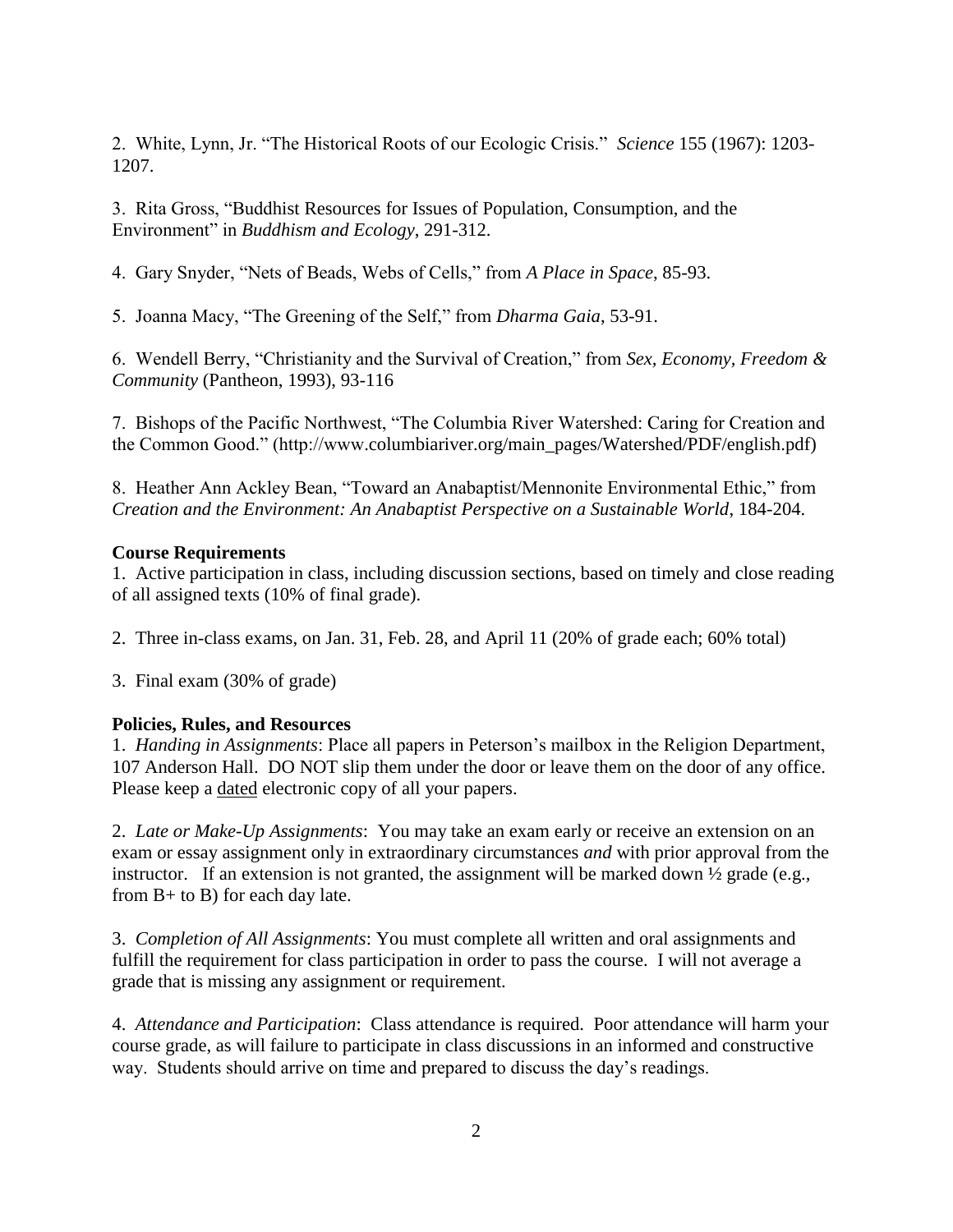5. *Common Courtesy*: Cell phones and other electronic devices must be turned off during class. Students who receive or make calls during class will be asked to leave. You may take notes on a laptop computer, although the instructor and/or teaching assistant (TA) may ask you to turn off the computer if circumstances warrant. The instructor and TA reserve the right to ask any student engaging in disruptive behavior (e.g., whispering, reading a newspaper) to leave the class.

6. *Honor Code*: On all work submitted for credit by students at the University of Florida, the following pledge is either required or implied: *"On my honor, I have neither given nor received unauthorized aid in doing this assignment."* The university specifically prohibits cheating, plagiarism, misrepresentation, bribery, conspiracy, and fabrication. For more information about the definition of these terms and other aspects of the Honesty Guidelines, see [http://www.chem.ufl.edu/~itl/honor.html.](http://www.chem.ufl.edu/~itl/honor.html) Any student demonstrated to have cheated, plagiarized, or otherwise violated the Honor Code in any assignment for this course will fail the entire course. In addition, violations of the Academic Honesty Guidelines shall result in judicial action and the sanctions listed in paragraph XI of the Student Conduct Code.

7. *Accommodation for Disabilities*: Students requesting classroom accommodation must first register with the Dean of Students Office. The Dean of Students Office will provide documentation to the student, who must then provide this documentation to the Instructor when requesting accommodation.

8. *Counseling Resources*: Resources available on-campus for students include the following:

a. University Counseling Center, 301 Peabody Hall, 392-1575, personal and career counseling;

b. Student Mental Health, Student Health Care Center, 392-1171, personal counseling;

c. Sexual Assault Recovery Services (SARS), Student Health Care Center, 392-1161, sexual counseling;

d. Career Resource Center, Reitz Union, 392-1601, career development assistance and counseling.

9. *Software Use:* All faculty, staff, and students of the University are required and expected to obey the laws and legal agreements governing software use. Failure to do so can lead to monetary damages and/or criminal penalties for the individual violator. Because such violations are also against University policies and rules, disciplinary action will be taken as appropriate.

### **Schedule**

| Date<br>Tues. $1/8$ | Topic/Assignment<br>Introduction to the class                                   |
|---------------------|---------------------------------------------------------------------------------|
| Thurs. $1/10$       | White, "The Historic Roots of our Ecologic Crisis"<br>Leopold, "The Land Ethic" |
| Tues. $1/15$        | Jamieson, <i>Ethics and the Environment</i> , Ch. 1                             |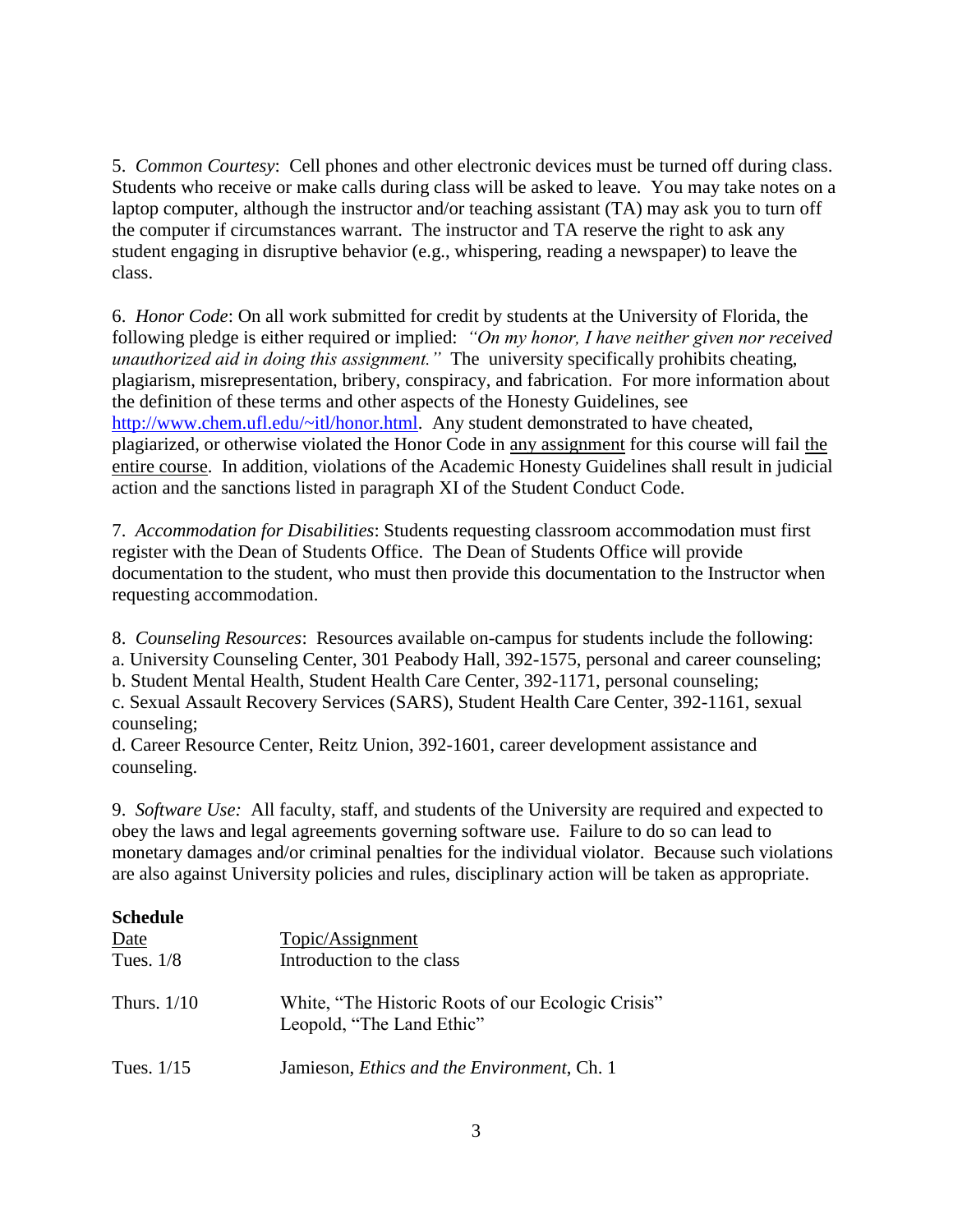- Thurs. 1/17 Jamieson, *Ethics and the Environment*, Ch. 2-3
- Tues. 1/22 Jamieson, *Ethics and the Environment*, Ch. 4
- Thurs. 1/24 Jamieson, *Ethics and the Environment*, Ch. 5-6
- Tues. 1/29 Jamieson, *Ethics and the Environment*, Ch. 7
- Thurs. 1/31 **First Exam**
- Tues. 2/5 Callicott, *Earth's Insights*, Ch. 1
- Thurs. 2/7 Callicott, *Earth's Insights*, Ch. 2-3
- Tues. 2/12 Callicott, *Earth's Insights*, Ch. 4
- Thurs. 2/14 Callicott, *Earth's Insights*, Ch. 5-6
- Tues. 2/19 Callicott, *Earth's Insights*, Ch. 7
- Thurs. 2/21 Callicott, *Earth's Insights*, Ch. 8-9
- Tues. 2/26 Callicott, *Earth's Insights*, Ch. 10
- Thurs. 2/28 **Second Exam**
- No class March 2-9 Spring Break
- Tues.  $3/12$  Gross, "Buddhist Resources"
- Thurs. 3/14 Macy, "The Greening of the Self" Snyder, "Nets of Beads, Webs of Cells"
- Tues. 3/19 Oelschlaeger, *Caring for Creation*, Introduction
- Thurs. 3/21 Oelschlaeger, *Caring for Creation*, Ch. 1
- Tues. 3/26 Oelschlaeger, *Caring for Creation*, Ch. 2 Thurs. 3/28 Oelschlaeger, *Caring for Creation*, Ch. 3
- Tues. 4/2 Oelschlaeger, *Caring for Creation*, Ch. 4
- Thurs. 4/4 Oelschlaeger, *Caring for Creation*, Ch. 5